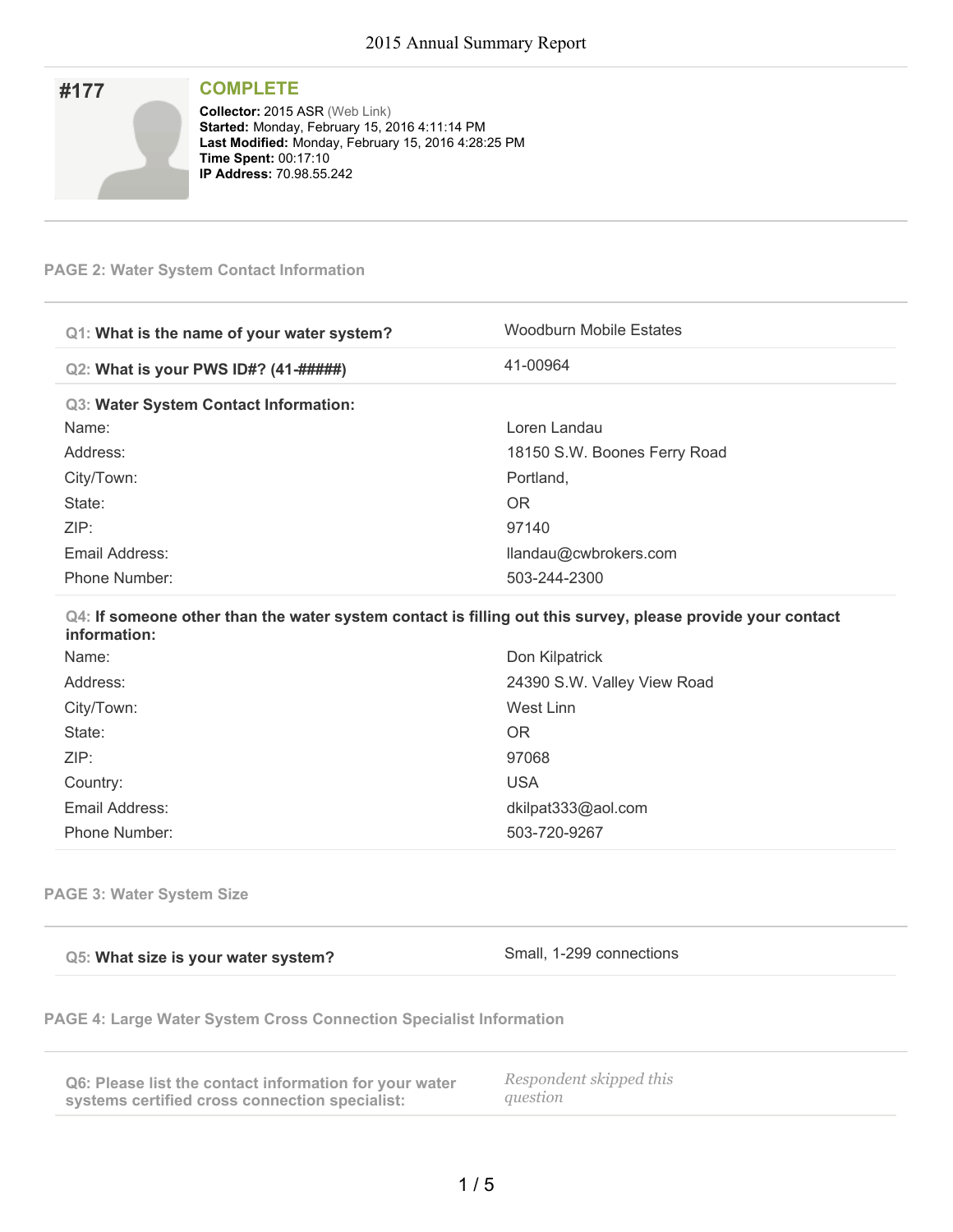## 2015 Annual Summary Report

| Q7: Please select one for the specialist listed above: | Respondent skipped this<br>question |
|--------------------------------------------------------|-------------------------------------|
| Q8: Are there other certified specialists or testers   | Respondent skipped this             |
| employed at your water system?                         | question                            |

#### **PAGE 5: Additional Cross Connection Specialist & Backflow Assembly Tester Information**

| Q9: Name:                                                                                            | Respondent skipped this<br>question |
|------------------------------------------------------------------------------------------------------|-------------------------------------|
| Q10: Certification #:                                                                                | Respondent skipped this<br>question |
| Q <sub>11</sub> : Type                                                                               | Respondent skipped this<br>question |
| Q12: List any additional certified specialists or testers.<br>Include full name and certification #: | Respondent skipped this<br>question |

#### **PAGE 6: Enabling Authority**

| Q13: Does your water system have a cross connection<br>ordinance or other enabling authority?                                                                                | Yes                                                                      |
|------------------------------------------------------------------------------------------------------------------------------------------------------------------------------|--------------------------------------------------------------------------|
| Q14: Was your ordinance or enabling authority revised<br>within the last year? (If it was updated in the last year<br>email or mail a copy to the Cross Connection Program). | No.                                                                      |
| Q15: What types of backflow assemblies does your WS<br>ordinance, policy, or enabling authority allow? (check all<br>that apply)                                             | Reduced pressure backflow prevention assemblies<br>(RPs, RPBAs, & RPDAs) |
|                                                                                                                                                                              | Double check backflow prevention assemblies (DCs,<br>DCVA, & DCDA)       |
|                                                                                                                                                                              | Pressure vacuum breaker backflow prevention<br>assemblies (PVBA & SVBA)  |
|                                                                                                                                                                              |                                                                          |
|                                                                                                                                                                              | Atmospheric vacuum breaker backflow prevention<br>device (AVB)           |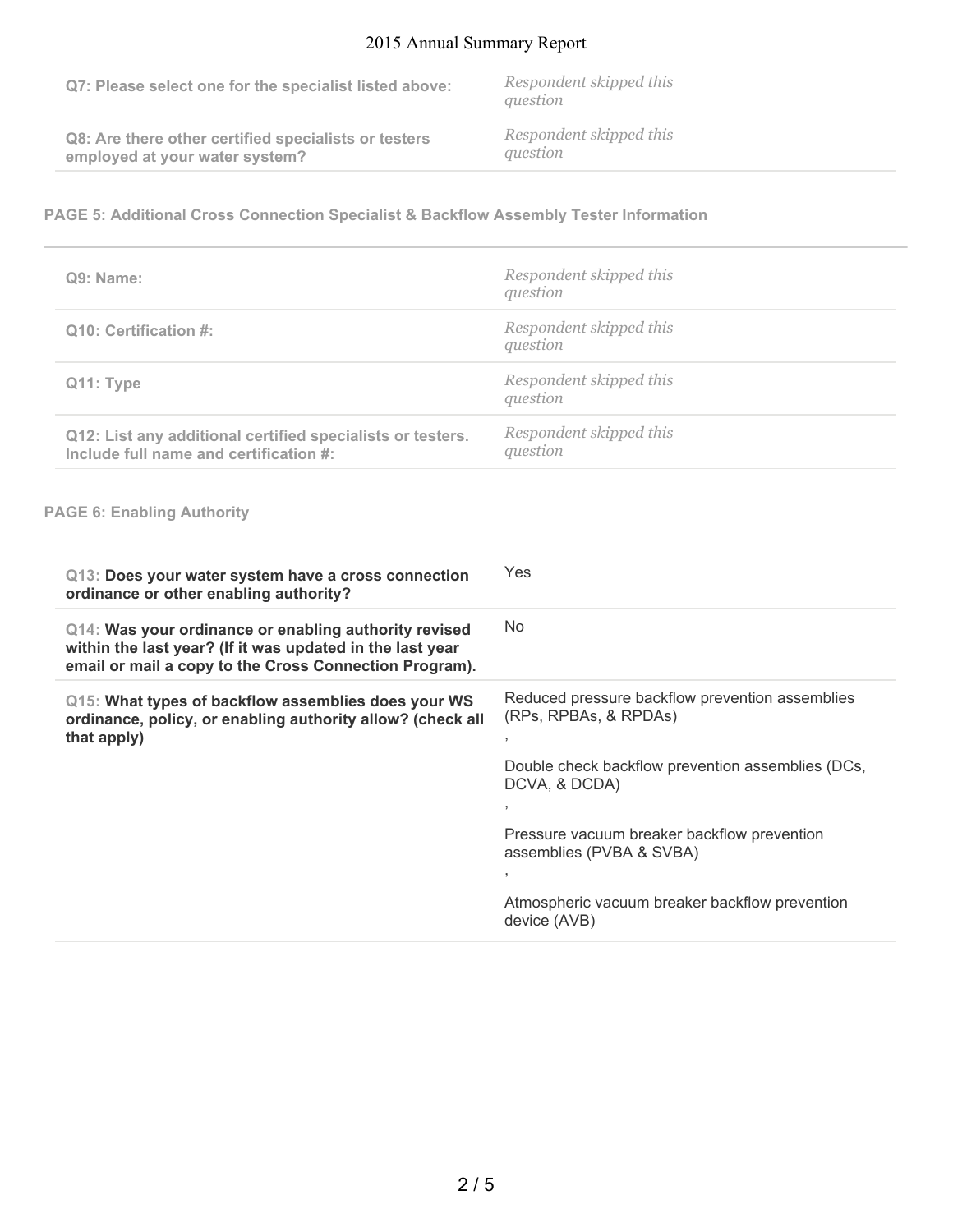|  |  |  | Q16: Written Backflow Prevention Program |  |
|--|--|--|------------------------------------------|--|
|--|--|--|------------------------------------------|--|

| Does your WS have a current written backflow prevention<br>program plan?                                 | N <sub>o</sub>                                                                                                                                                                                                                                                                                                     |
|----------------------------------------------------------------------------------------------------------|--------------------------------------------------------------------------------------------------------------------------------------------------------------------------------------------------------------------------------------------------------------------------------------------------------------------|
| Does the plan contain a master list of faciliites and premises<br>which are subject to backflow testing? | No.                                                                                                                                                                                                                                                                                                                |
| Does the master list of facilities identify high hazards?                                                | N <sub>o</sub>                                                                                                                                                                                                                                                                                                     |
| Is there a separate list of high hazard customers?                                                       | N <sub>o</sub>                                                                                                                                                                                                                                                                                                     |
| Do you keep a list of facilities and premises that need yearly<br>testing?                               | N <sub>o</sub>                                                                                                                                                                                                                                                                                                     |
| Do you take action on facilities and premises that have not<br>completed yearly testing?                 | N <sub>o</sub>                                                                                                                                                                                                                                                                                                     |
| Comments                                                                                                 | our community is served by a septic treatment<br>system that incorporates pumps to process and<br>distribute treated gray water to gravel filter<br>systems and disposal systems. These systems<br>are operated under a WPCF permit and are<br>supervised and tested/inspected by a state<br>certified contractor. |

#### **PAGE 7: Your WS Customer Base**

| Yes,<br>How Many? 39 |
|----------------------|
| N <sub>o</sub>       |
| N <sub>o</sub>       |
| 39                   |
|                      |
| No                   |
|                      |

**PAGE 9: Reduced Pressure Backflow Prevention Assembly Question 1**

| Q22: Do you have any Reduced Pressure Backflow                   | Respondent skipped this |
|------------------------------------------------------------------|-------------------------|
| <b>Prevention Assemblies (RP, RPBA, &amp; RPDA) installed in</b> | auestion                |
| your water system?                                               |                         |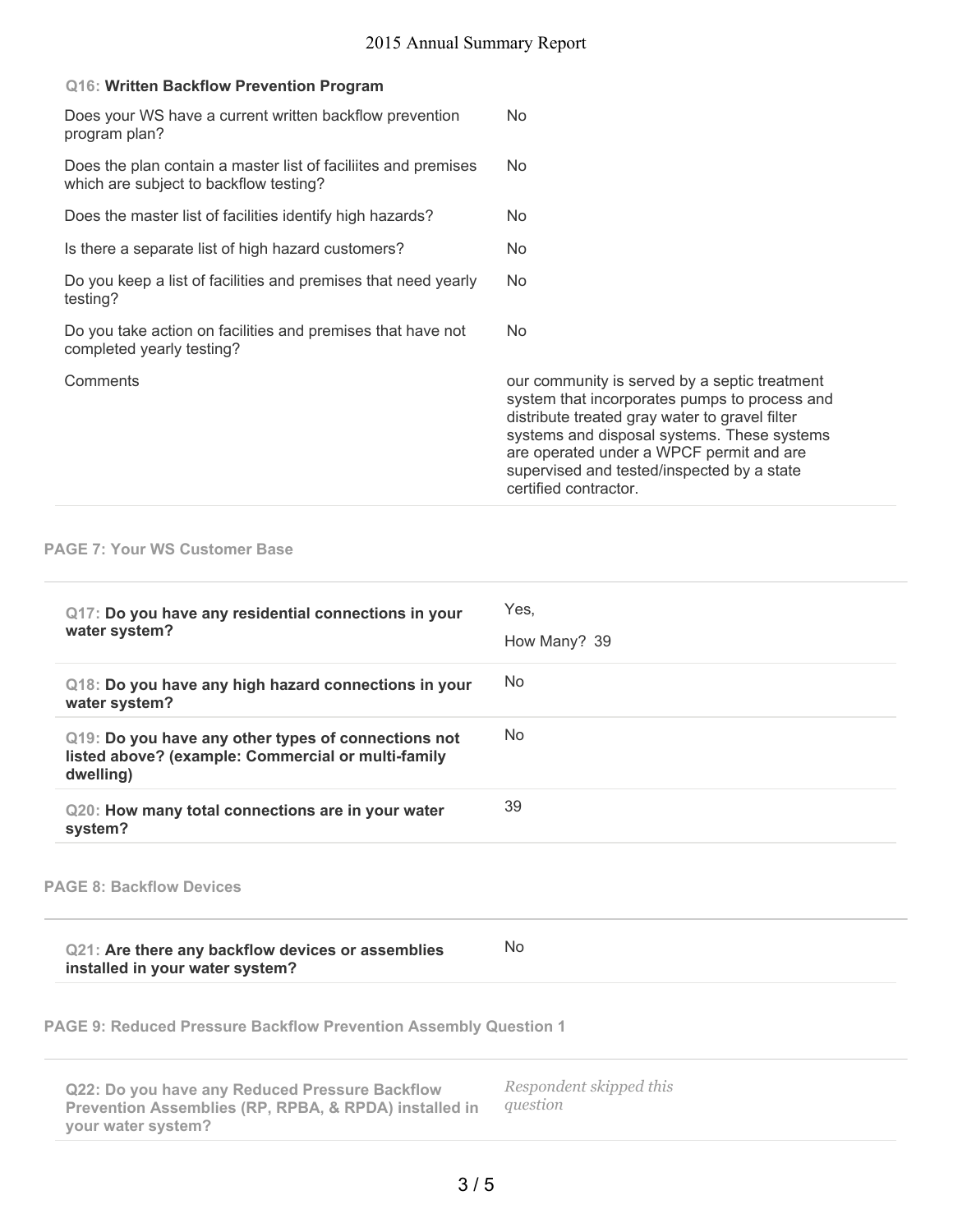# 2015 Annual Summary Report

|  |  |  |  |  | PAGE 10: Reduced Pressure Backflow Prevention Assembly (RP, RPBA, & RPDA) Question 2 |
|--|--|--|--|--|--------------------------------------------------------------------------------------|
|  |  |  |  |  |                                                                                      |

| Q23: Reduced Pressure Backflow Prevention Assembly                                                                        | Respondent skipped this<br>question |
|---------------------------------------------------------------------------------------------------------------------------|-------------------------------------|
| (RP, RPBA, & RPDA) questions. If the answer is zero,<br>enter 0.                                                          |                                     |
| Q24: Comments                                                                                                             | Respondent skipped this<br>question |
| <b>PAGE 11: Double Check Backflow Prevention Assembly Question 1</b>                                                      |                                     |
| Q25: Do you have any Double Check Backflow<br>Prevention Assemblies (DC, DCVA, & DCDA) installed in<br>your water system? | Respondent skipped this<br>question |
| <b>PAGE 12: Double Check Backflow Prevention Assembly Question 2</b>                                                      |                                     |
| Q26: Double Check Backflow Prevention Assembly (DC,<br>DCVA, & DCDA) questions. If the answer is zero, enter 0.           | Respondent skipped this<br>question |
| <b>Q27: Comments</b>                                                                                                      | Respondent skipped this<br>question |
| PAGE 13: Pressure Vacuum Breaker Assembly Question 1                                                                      |                                     |
| Q28: Do you have any Pressure Vacuum Breaker<br>Assemblies (PVB, PVBA, & SVBA) installed in your water<br>system?         | Respondent skipped this<br>question |
| <b>PAGE 14: Pressure Vacuum Breaker Assembly Question 2</b>                                                               |                                     |
| Q29: Pressure Vacuum Breaker Assembly (PVB, PVBA,<br>& SVBA) questions. If the answer is zero, enter 0.                   | Respondent skipped this<br>question |
| Q30: Comments                                                                                                             | Respondent skipped this<br>question |
| <b>PAGE 15: Atmospheric Vacuum Breaker Question 1</b>                                                                     |                                     |
| Q31: Do you have any Atmospheric Vacuum Breakers<br>(AVB) installed in your water system?                                 | Respondent skipped this<br>question |
|                                                                                                                           |                                     |